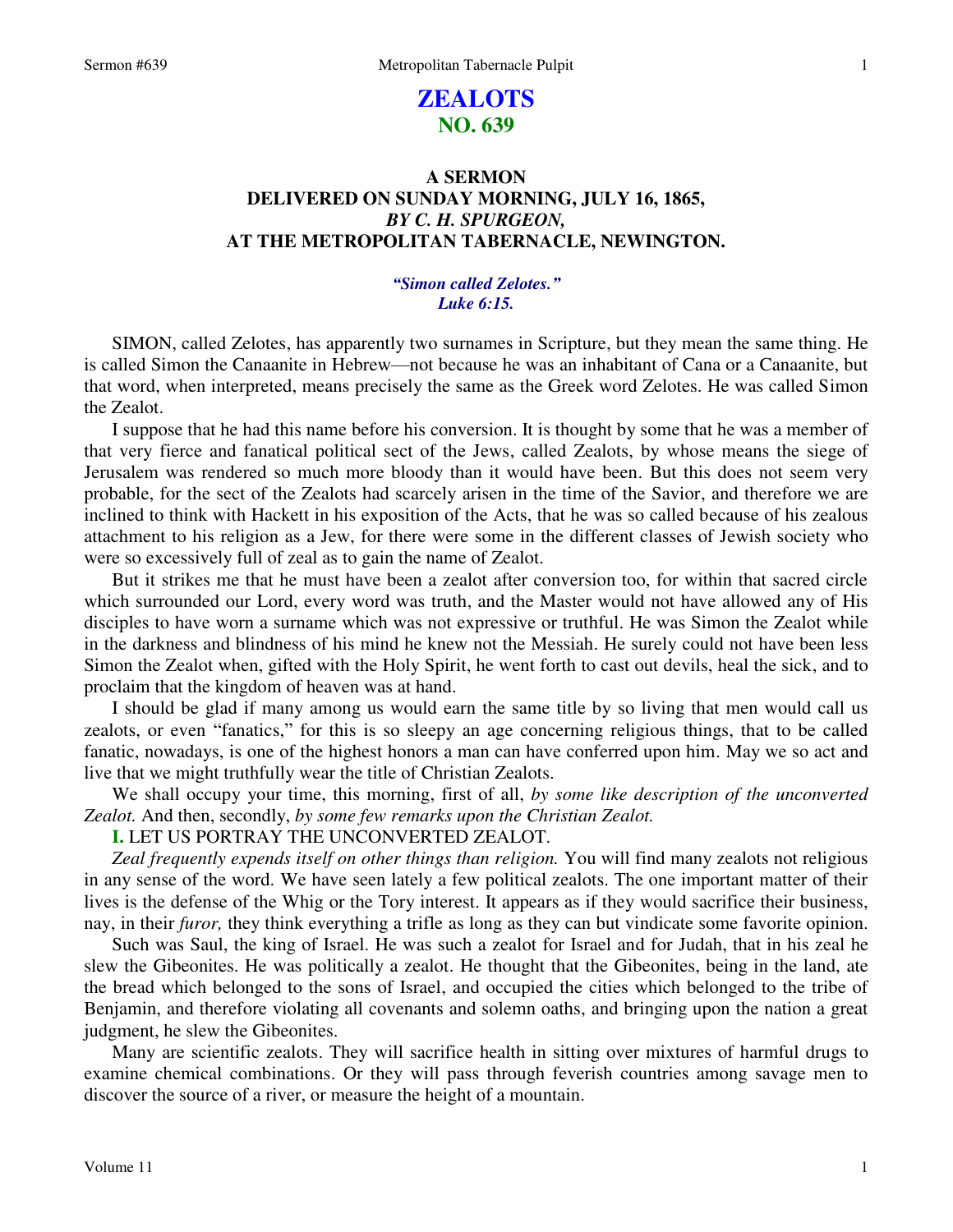We can readily find business zealots. Their shop windows scarcely need shutters, for business is never over. The Sunday itself is not enclosed for worship. They steal that day for keeping their books. They make haste to be rich, and they are not innocent. They plunge into this speculation and the other. They often bring their bodies to sickness and their minds to madness in their zeal for riches.

 You do not find that the world cries out against zeal in business, and in science, and in politics. Nay, men can admire it there, but the moment you bring it into the court of the Lord's house, then straightway they hold up their hands with astonishment, or open their mouths with blasphemy, for men cannot endure that we should make eternal things real and spend our strength for them. They would have us reserve our energies for the matters in which they take so deep an interest.

 Brethren, we would not condemn the use of zeal in the common affairs of life, for zeal is essential to success. We only wish that Christians would take copy from worldly men and be half as earnest and half as ambitions to maintain and increase the kingdom of their Lord and Master, as some men are after petty trifles or selfish aggrandizements. Understand then that a man may be a zealot, and yet there may not be a trace of religion in him, for his zeal may run in quite a different channel.

 The unconverted zealot, should his zeal expend itself upon religion, is generally *exceedingly boastful*. Look at Jehu, as he bids Jehonadab, the son of Rechab ride with him in his chariot, vaingloriously exclaiming, "Come with me, and see my zeal for the LORD." He cannot kill the worshippers of Baal without someone standing by to admire how he devotes himself entirely to JEHOVAH.

 Unconverted men, when full of zeal, are almost all Jehus. They must have some admiring eye. The clap of approbation is essential to the life and vigor of their earnestness. Not so the true Christian, he is as zealous for his Master when he stands alone or in the midst of derision as in the time when religion is honorable. Let us take care ever to avoid all boastfulness. Let us serve our Master as Jehu did, and better than he, but let us never say, "Come, see my zeal for the LORD."

 As you travel over the mountains and are smitten with thirsty, you look for the cooling stream, but the traveler who has often passed the hills never stoops to drink of the little streamlets which run uncovered down the mountain side. He knows that their exposure to the heat of the sun has warmed the water, and taken away its grateful freshness and coolness, but he looks for the trickling stream which gushes fresh from the rock or bubbles up as a spring, or has found its way under the moss and great stones all hidden from the light, and he loves to satisfy himself thereat.

 It is thus with our gifts and graces. If we expose them to public view, they lose their acceptability with the Most High God, but if we keep ourselves as much as possible from all ostentation, and seek to serve God humbly and quietly, JEHOVAH Himself finds delight in the gracious works of His own beloved people. May the Lord keep us then from being boastful zealots.

 The unconverted zealot is generally *an ignorant zealot*. "I bear them witness," says Paul, "that they have a zeal for God, but not according to knowledge." The Pharisees were very fanatical. They were ignorant of God's righteousness, and they went about to establish their own righteousness. They had not learned the feebleness of the principle of the law, and therefore they struggled on and on to attain eternal life by it. They did not know the force and strength of the great principle of grace working through faith, and therefore they neglected it, and with all their strugglings they came short of the kingdom of heaven.

 Let us beware of an ignorant zeal. How much there is of it nowadays. Probably there is more zeal to be found among the professors of false doctrine than among the followers of the truth. How they will garnish their churches as of old the Pharisees garnished their sepulchers! How diligently will they bedeck their altars and load them with ornaments and millinery! To what an extent of effort do they go! What self-denial will they practice! What infamy, what abuse are they not willing to endure in defending the cause of their idols, and bringing back again the old superstitions of Rome. If those who are orthodox had as much zeal as the Papist and the Puseyite, it would be well for England.

 Oh, brethren, shun an ignorant zeal, but at the same time labor to blend zeal with your knowledge, lest your knowledge, lacking force, should cease to be operative in the land. Let it be forever remembered that if we are never so zealous in a wrong faith, neither does zeal make the false true nor

2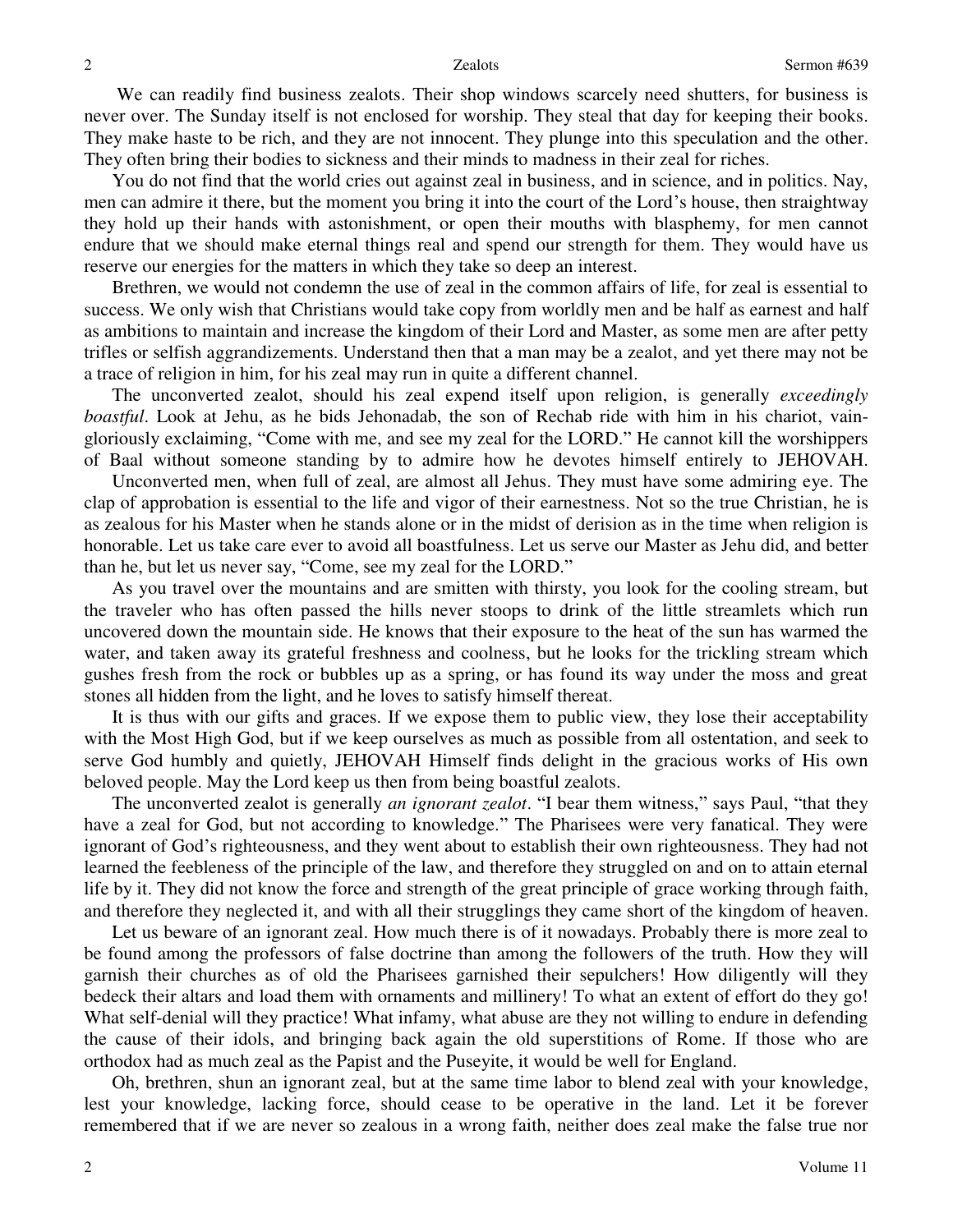### Sermon #639 Zealots

make us right in its prosecution. I may drink poison, devoutly believing it will do me good, but it will poison me, let me believe what I may. And so I may believe a lie never so earnestly, but it will be a lie nevertheless, and the poison of the lie will work my soul's ruin just as surely as if I had not been so fervent in its belief, and perhaps more surely.

 Do not believe in the idea that every man who is sincere in his religion will be right at last. Not so. If a man is sincere and travels due north, he will not reach a town in the south, and if he spur his horse never so much towards the east, he will not arrive at his destination, if that destination is a city in the west. Seek to be right. Get an understanding of the truth as God has revealed it, or otherwise all your zeal will be but wildfire, which will do mischief rather than good.

 The zeal of unconverted men is *generally partial*. It may be a zeal for something good, but not for everything that is good. How zealous the Pharisee was for frequent ceremonial washings—he would not eat bread, if never so hungry, till he had washed his hands. How excessively zealous he was to tithe the mint—it did not come to three farthings in a year—and the anise and the cumin—all these little matters must be attended to.

 I think I see the man looking earnestly while he strains at the gnat. How he shudders lest by any means that horrid and monstrous insect should get into his wine. If it should possibly go down his throat, what pollution he would incur! But mark the hypocrite as he turns his head the other way, and he swallows a camel in the twinkling of an eye. While he can pay his mint and his anise and his cumin in full tithe, he can, at the same time devour a widow's house and cry out against the Lord of life and glory, and plot and plan against the Savior till he has dragged Him to the cross. This is the unconverted zealot.

 Zealous he is for sect and party when the whole that the sect may hold is not of more value than the gnat, and yet great fundamental doctrinal truths are forgotten, as though they were of no value whatever. Brethren, may we be earnest men of God, but I pray that we may be zealous for all truth. We must count no truth to be despicable, but take the whole Word of God as far as the Spirit of God shall reveal it unto us, and stand up for it in its entirety and completeness, and not be willing that the very least of Christ's commandments should be neglected or despised.

 The zealot, again, while unconverted, is generally, (if it is in his power), *a persecutor*. "Concerning zeal, persecuting the church." Paul verily thought that he was doing God a service when he drove men and women to prison and to death. And I doubt not there are many in this age most sincere zealots, who, if they would not quite delight in the sweet sacrifices of Smithfield, would, at any rate, like to pass a few repressive laws to put down "those wicked dissenters" and ordain one or two salutary penalties by which "those quarrelsome Baptists" might have their tongues clipped a little shorter, that they might not speak out quite so plainly concerning the infamies of the state church.

 Doubtless there is a tendency with us all to wish to impose our own opinions upon others by all available means. The exaggeration of anxiety for our fellow-men would lead us to adopt wrong means to make them of a right opinion. We forget that men's consciences and judgments are never touched by such rude or vulgar means as threats or penalties. We should always feel that consciences and hearts are under the jurisdiction of the Most High, and in no sense whatever are they to be brought under the jurisdiction of Pope or potentate, or of any of us, no matter how orthodox we may conceive ourselves to be. Strive earnestly for your faith, but strive lawfully. Contend zealously for the truth, but let the only fire you use be love, and the only sword the sword of the Spirit, which is the Word of God. But zealots without grace are generally persecutors.

 Without grace zealots are very bitter towards their professed brethren. We read in the epistle of the apostle James, of some who were full of strifes and envyings, and were yet members of the church. From such zeal may the Lord of hosts deliver us! Our brethren in the fellowship with us are not to be convinced of their errors by being knocked on the head, but by having the candle held to their eyes. If we can teach them the truth as it is in Jesus, it shall be well. But as for carnal contention and persecution—let it be far from us.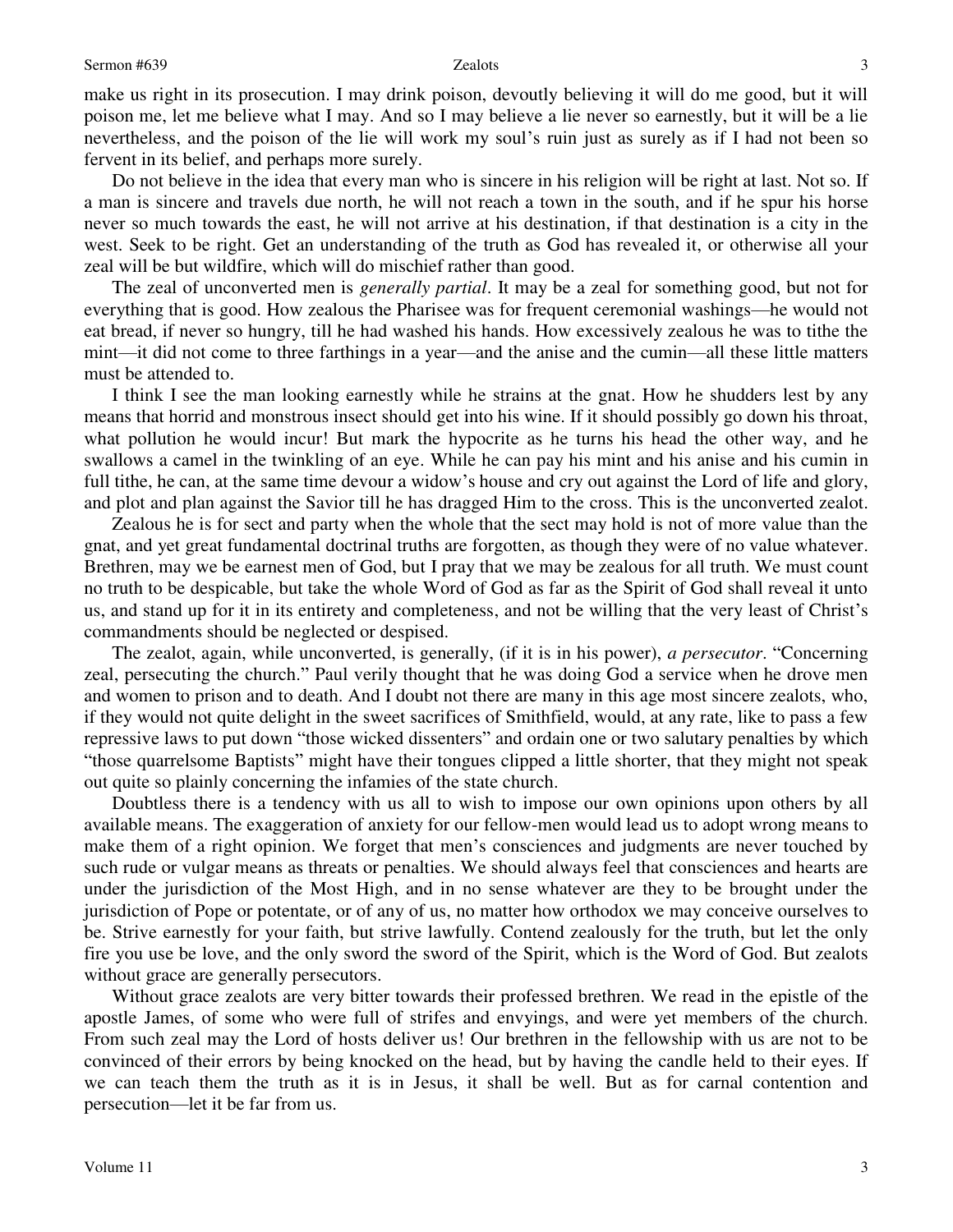This ungraceful picture of the zealot without Christ is not complete unless we remark that often *his aims are sinister.* We read of some in the epistle to the Corinthians who did zealously affect the Corinthians, but not well, for they slandered the apostle Paul. They denied his apostleship, they said that his bodily presence was weak, and his speech was contemptible. And yet they appeared very zealous, indeed, far more zealous than Paul, because they wanted to alienate the mind of the Corinthian church from the apostle, and get themselves to be made masters in God's heritage. Let us beware of a zeal for lifting up ourselves.

 Brothers, if we preach Christ with a view to get ourselves honored by it, we prostitute the sacred things of God, and are guilty of that very sin which was accursed in Belshazzar, when he took the golden cups of the sanctuary to drink therefrom to his own delight. Zeal must be pure. It may be fire, but it must be fire from off the altar, or else if we minister with any other fire, like Nadab and Abihu, we may be slain before the Lord. O that we would search our heart so as to be quite sure that we have no aim in all the world but Christ, "God forbid that I should glory save in the cross of our Lord Jesus Christ." You may shoot well, you brave archers, but if you aim at the wrong target you will not win the prize. If you aim at anything but your Lord's honor, you shall never hear it said, "Well done, good and faithful servant."

 To close this very sorry account of the unconverted zealot, he is generally but *temporary in his zeal.* If the zeal be good, it dies out ere long. The apostle Paul says, "It is good to be zealously affected *always* in a good thing." Some of you are mightily zealous at a prayer meeting and grow intensely warmhearted after a season of revival. You are consecrated to God most marvelously for a month or two. You live consistently for a few weeks. You are diligent in the use of the means of grace for a short time. And then—well, you have had enough of it, I suppose, and you think enough to be as good as a feast, and so you would have done with heavenly things. The wind blows from another quarter, and therefore like the weathercock you are turned by it in another way.

 Some of you would go to heaven, but you get plucked by the sleeve hell-wards and cannot bear a hard pull—and so you turn away from Christ. One would think when you are sick that you were ripe for glory, but when you get well, ah! how different! "When he was sick," says an old legend, "the devil a monk would be," but when he got well you know how he gave up his fine intentions.

 There are many now of the same sort. For a time, they threaten to take the kingdom by storm. They censoriously rebuke the coldness of others. They vow to conquer hell and enter heaven, pushing the world before them and dragging the church after them. But in a short time, where are they? They have relapsed into their former lethargy, or perhaps they have taken their zeal with them into the camp of the adversary.

 Such is the unconverted zealot. Allow two or three more words before we leave him. There is much about him to imitate. Unconverted as he is, mischievous as his zeal may be, if we could pluck that sword out of his hand, of how great a use might it be to us. If sinners are zealous in their sins, should not saints be zealous for their God? If the things of time can stir the human passions, should not the realities of eternity have a greater and more tremendously moving force? If these men will spend and be spent, and stretch every nerve and run the race merely for the crown of politics or of ambition, where are we? What idlers, what laggards are we, that we pursue the things of God with but half a heart!

## *"Dear Lord, and shall we always live At this poor dying rate?"*

Bear this other word, also, namely that we ought to look upon these zealots with hopefulness. When a man serves Baal thoroughly, it is a great pity and a thing to be deplored, but I think he is a man worth catching, and to be sought after. We know a sort of people who will never make much at anything. They are not very forward in sin. The devil himself cannot respect them much, they are such poor servants to him. If they ever become Christians, into the rear rank they must go. They need to be pressed forward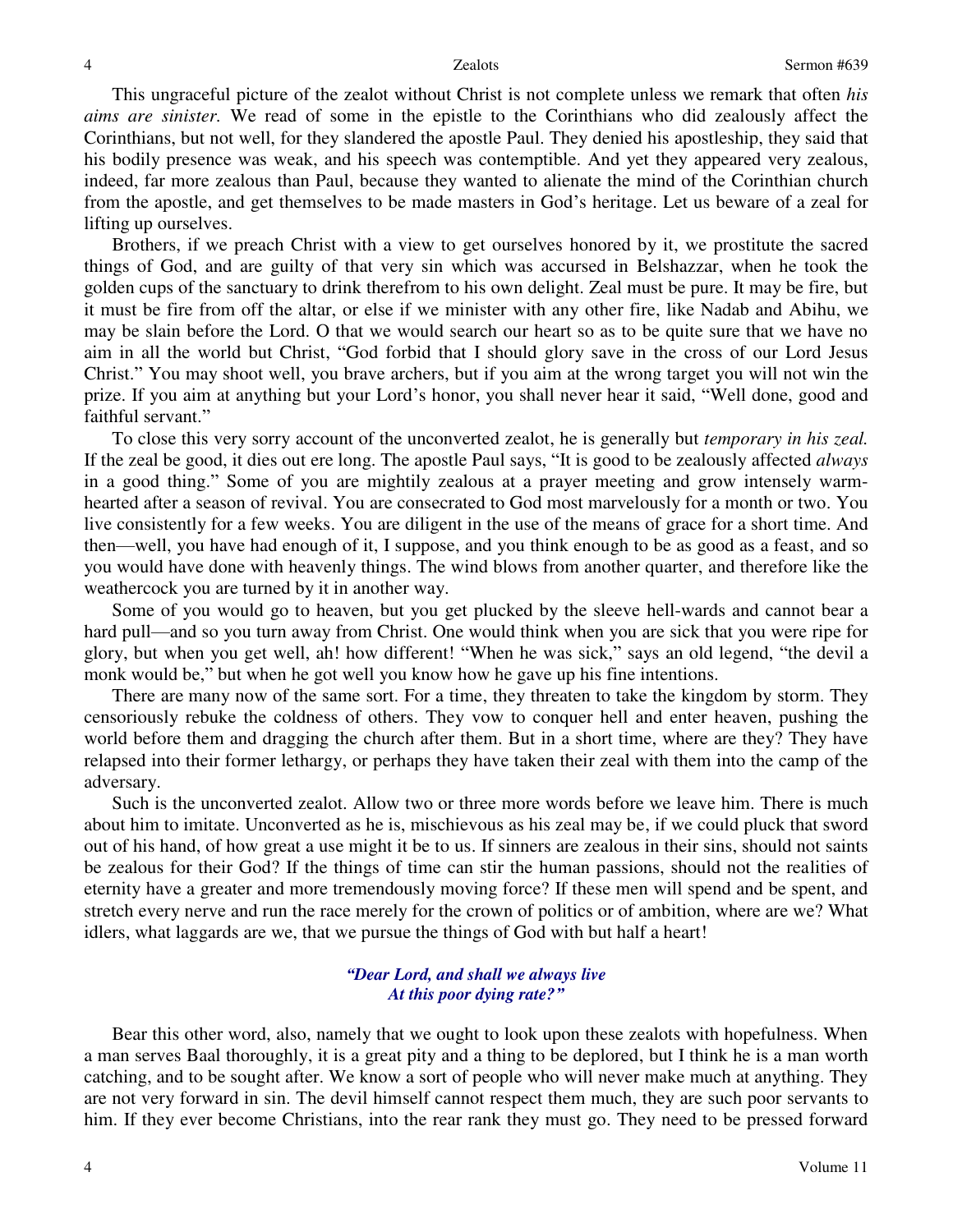and receive from the strength of the church, for they can never impart to it. But when you get a man who is vigorous in the cause of Satan, when sovereign grace brings him down, what a trophy he becomes of its power, and how gloriously he contends for the Gospel of Christ.

 Look at Saul of Tarsus. No man more zealous against the Gospel than he, and he is second to none when he becomes a preacher of the Word. Look at John Bunyan on the village green—never second, always the leader, whether it was the game of ball on Sunday, or ringing the church bells, or blasphemy—he was a prince in the devil's camp, and when he became a Christian, none like John Bunyan in thundering out the law, or preaching—fearless of pains and penalties—the Gospel of our Lord Jesus Christ.

 Master Bunyan says in his, *"Grace Abounding,"* that he was very hopeful for England, because the young men of his age were so very bad, since if God would convert them, they would make such good Christians by-and-by. And I feel a little of his mind. When I see a man come in here who is known to be a down-right sinner, I hope he may make an upright saint. Some have come in here who have been ringleaders, and have exceeded others in their sin, but instead of saying, "Their case is hopeless," I have thought—now let us pray with might and main that sovereign grace may overcome his sin—who knows what he may be able to accomplish for the church, if he be converted?

**II.** Now, for a more pleasing picture, namely, THE TRUE CHRISTIAN ZEALOT—*how his zeal manifests itself, how it is kept up, and what is to be said in commendation of it.*

 The Christian zealot—*how his zeal manifests itself.* First, it manifests itself *in his private dealings with God.* The unconverted zealot is a hypocrite. He does not come to God in private. He may use a form of private prayer, but he has no true communion with God alone. The unconverted zealot has a religion on the surface, but there is no grace within.

 How different is it with the Christian! That is a remarkable passage in the Revelation where zeal is coupled with repentance. "Be zealous, therefore, and repent." I may take this as an indication that when a true Christian is zealous he is zealous in repentance—his tears come welling up from his heart. Sin is not a little distasteful, but is exceedingly disgusting to him. His faith, too, is not merely a trembling recognition of the truth, but it is a firm grasp of everlasting verities.

 The Christian zealot, when he is alone with God, throws his whole heart into his service. Whatever may be the grace which is in exercise, he seeks to have it thoroughly and actively at work. If his heart be given to God, it is a heart full of holy fire, like a sacred censer. If he devote himself in private to any hallowed deed of fellowship or communion with God, his heart wanders not, or if it wanders, he contends with it until he has bound it with cords, even with cords to the horns of the altar.

Brethren, I wish you and I were more zealous. Alas! I have to complain of myself that when I try to pray, full often I cannot. When I would do good in the closet, evil is present with me. I wish I had power to walk with God as Enoch did, but the cares of the church, let alone the vanities of life, will creep in, and the soul comes out of the closet unrefreshed, very much because it has had no zeal in its closet exercises. The true Christian zealot seeks above all things to make his private religion intensely energetic, knowing that it is the vital point of godliness.

The Christian zealot *may be recognized very manifestly by his prayers.* Hear his utterance in the prayer meeting. It is no repetition of a set of sacred phrases, no going over the metaphors which have become time-worn and tedious, but he prays like a man who means it. He comes up to heaven's gate, grasps the knocker, and knocks, and knocks, and knocks again, waiting until the door is opened. He gets hold of the gates of heaven, and labors to shake them to and fro as though he would pull them up bolts and bars and all, as Samson did the gates of Gaza, rather than not prevail with God.

 These men, like Elijah, have power to shut up heaven or to open the gates thereof. Oh, that we had more of such in our midst. We have a few who, as soon as they stand up to pray, fire our hearts by their earnestness—may they be multiplied. The like is true of course of the private prayers of the Christian as well as of his public ones. Oh, brothers and sisters, we need more resolve when we go before God that we will have the blessing, more determination that we are asking what is according to His mind we will

5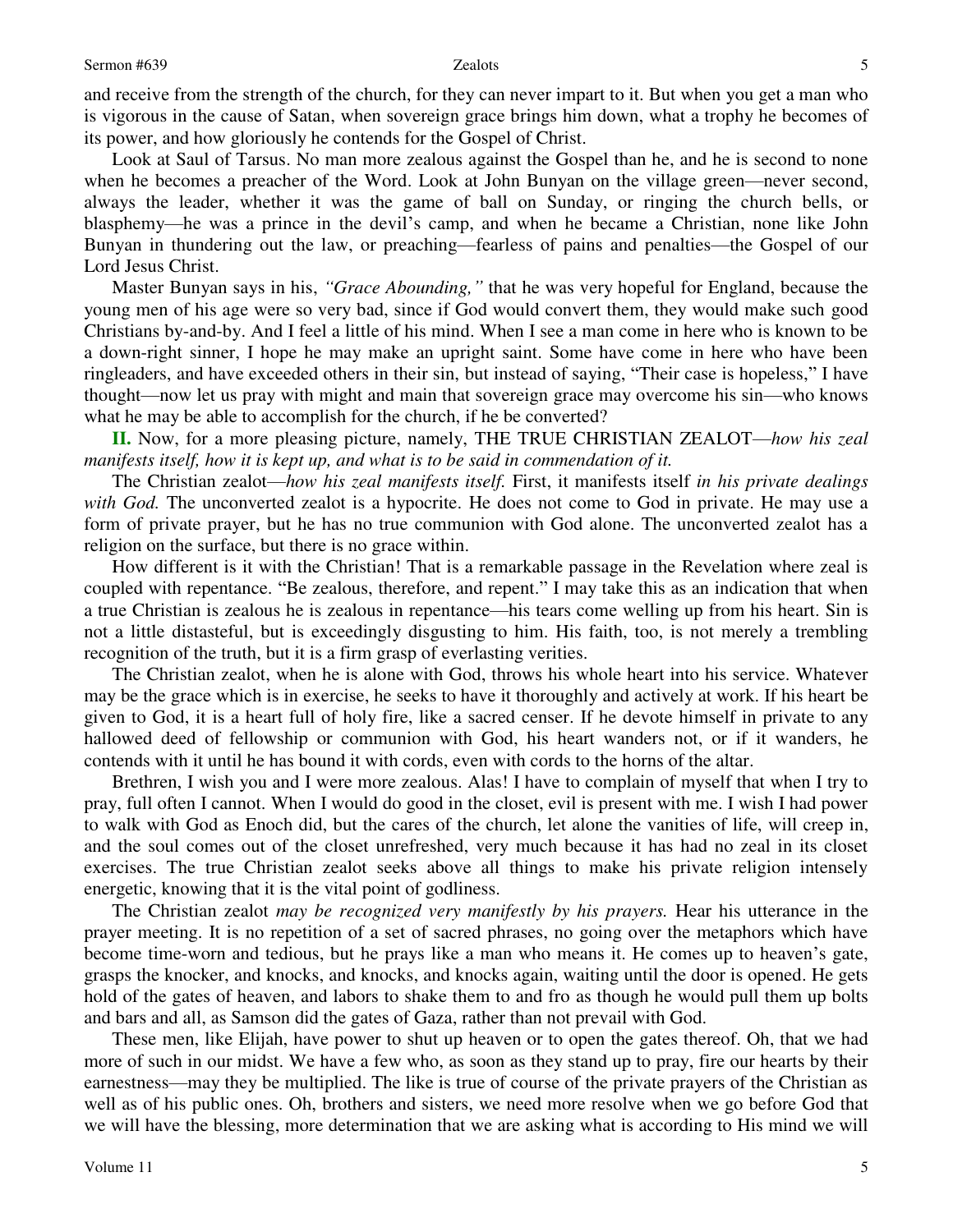take no denial, but will say to the angel, "I will not let you go except you bless me." Christians, seek to be zealots in prayer, pouring out your hearts like water before the Lord, and crying out with sighs and tears till like your Master you have been heard in that which you have feared.

 But the zealot does not stay here. The Christian zealot is manifested *in his jealousy for God's honor.* The word jealous in its sound and sense is akin to the word zealous. Hear how Elijah uses it. He says, "I have been very jealous for the LORD God of hosts." He saw Baal worshipped everywhere throughout Israel, and his heart was ready to break, and so the stern old man said, "Let me die: I am no better than my fathers." How sternly he slew Baal's priests. What a spectacle was that when after having mocked them because no fire came on their sacrifice, he stretched out his hands and cried, "Let it be known who is God." And when the flame had come and his own sacrifice had been consumed, he said with a rough voice, "Take the prophets of Baal; let not one of them escape."

 Here was zeal for the Lord of hosts springing from an awful overwhelming jealousy for God's honor and a hatred of the idols which usurped His throne. See the like in Moses. With holy jealousy, he dashes the tablets of stone upon the ground, takes the golden calf, grinds it to powder, and makes a rebellious people drink of the bitter draught.

 Look at Phineas again, when he saw the people committing adultery as a part of the unclean rites with which they worshipped the gods of Moab, he seized a javelin and ran them through, and so it is said the zeal of Phineas made an atonement before the Lord. We want something of that kind—a zeal for God which will smite all error with a ruthless hand, the iconoclastic zeal which will break to pieces images of silver and of gold, however prettily they may be cast or engraved. Which will tear down the toys of Popery, and tread the whole in the mire as things worse than worthless because they come in the way of the Lord God of hosts.

 Out on the softness which will not let some of my brothers denounce an error lest they should violate charity. The velvet in their mouths prevents their dealing with antichrist as it ought to be dealt with. The day is come in which the Romish and Anglican antichrists are to have no tender words used towards them. It must be war to the knife for God and for His truth against the lie which in modern times has impudence enough to show its face again—I mean the lie that the sacrament can save, that baptism can regenerate, or that the Lord's supper is a channel of salvation. Up with grace and down with Sacramentarianism. Up with the truth forever and down with falsehood. A man is no zealot and cannot be called Zelotes, unless he has a holy jealousy for the honor of Christ, and His crown, and His truth.

 Nor is this all. True zeal will show itself *in the abundance of a man's labors and gifts.* Paul commends the zeal of the Corinthians, because they were always ready to minister to his necessities. He says, "Concerning the ministering of the saints, you have no need that I speak unto you." Zeal labors for Christ. My brethren, if you want a picture of zeal, take the apostle. How he compasses sea and land! Storms cannot stop him, mountains cannot impede his progress. He is beaten with rods, he is stoned, he is cast into prison, but the invincible hero of the cross presses on in the holy war, until he is taken up to receive a crown of glory.

We do little or nothing, the most of us. We fritter away our time. O that we could live while we live. But our existence—that is all we can call it—our existence, what a poor thing it is! We run like shallow streams—we have not force enough to turn the mill of industry, and have not depth enough to bear the vessel of progress, and we have not flood enough to cheer the refreshments of poverty. We are dry too often in the summer's drought, and we are frozen in the winter's cold. O that we might become broad and deep like the mighty stream that bears a navy and gladdens a nation. O that we may become inexhaustible and permanent rivers of usefulness through the abundant springs from whence our supply comes, even the Spirit of the living God.

 The Christian zealot may be known *by the anguish which his soul feels when his labors for Christ are not successful*—the tears that channel his cheeks when sinners are not saved. Do not tell me of zeal that only moves the tongue, or the foot, or the hand. We must have a zeal which moves the whole heart. We cannot advance so far as the Savior's bloody sweat, but to something like it the Christian ought to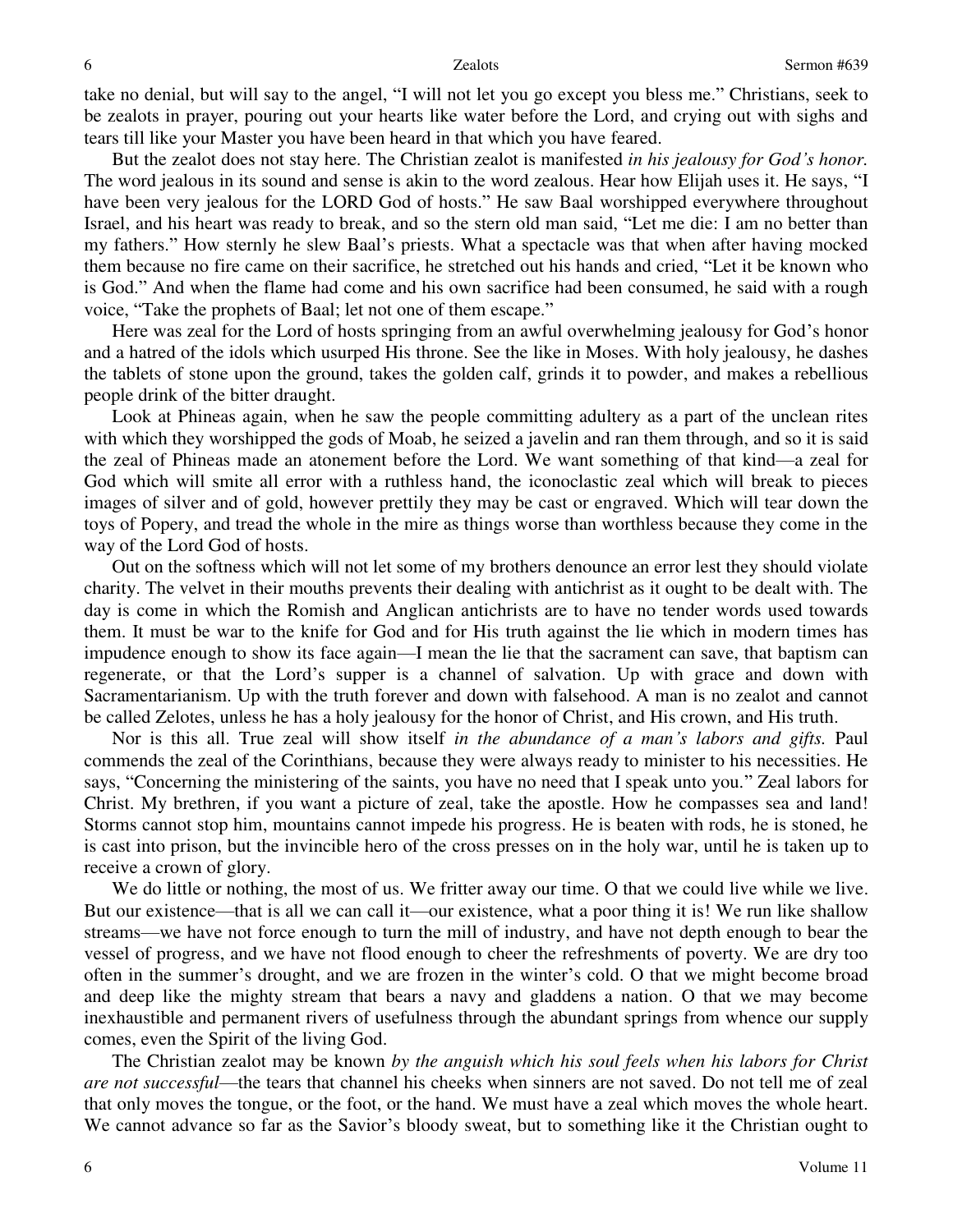attain when he sees the tremendous clouds of sin and the tempest of God's gathering wrath. How can I see souls damned, without emotion? How can I hear Christ's name blasphemed, without a shudder? How can I think of the multitudes who prefer ruin to salvation, without a pang?

 Believe me, brethren, if you never have sleepless hours, if you never have weeping eyes, if your hearts never swell as if they would burst, you need not anticipate that you will be called zealous. You do not know the beginning of true zeal, for the foundation of Christian zeal lies in the heart. The heart must be heavy with grief and yet must beat high with holy ardor. The heart must be vehement in desire, panting continually for God's glory, or else we shall never attain to anything like the zeal which God would have us know.

 And to close this point of how zeal manifests itself, let me say that it is always seen, where it is genuine, *in a vehement love and attachment to the person of the Savior.* This is why we have not more zeal—because often the Christ preached is not a personal Christ. Have not I frequently said in this pulpit that nothing can make a man zealous like attachment to a person?

 When Napoleon's soldiers won so many victories, and especially in the earlier part of his career, when against such deadly odds they earned such splendid triumphs, what was the reason? The "little corporal" was there, and whenever it came to a desperate rush, he was the first to cross the bridge or charge the enemy, always exposing himself to danger. And their attachment to his person, and their love and admiration of his valor, made them follow at his heels, swift to victory. Have not we heard of those who threw themselves in the way of the cannon ball to save his life? There could not have been such triumphs if there had not been a man who knew how to govern men by attaching them to himself.

 And oh, the person of the Savior! What attachment can there be equal to that which binds a Christian to his Lord? What person can there ever be out of whose lips come such golden chains to bind all hearts? When we see Him, our hearts glow with sacred fervor. When we think of Him, our soul is all on fire. What can we not do in His presence? What will we not suffer when He cheers us? There are no impossibilities—nay, even difficulties have ceased to be, when Jesus Christ shall come, and our hearts are full of love to Him. It is a constant and unfailing sign of a true zealot, that his attachment to his Master's person is deep and fervent, and he cannot forget Him who redeemed him by blood.

 This brings us now, in the next place, to think awhile of *how this zeal is maintained and kept up.* To keep up a good fire of zeal, we must have much fuel, and the fire will partake of the quality of the fuel, so that it must be good firing to make holy zeal. If I understand aright, zeal is the fruit of the Holy Spirit, and genuine zeal draws its life and vital force from the continued operations of the Holy Ghost in the soul.

 Next to this, zeal feeds upon truths like these. It is stirred by the ruin of sinners. The very sight of sinners makes a right-hearted man zealous for their conversion. Ride mile after mile through our streets, turn down the narrower streets, enter the courts, go down the alleys—do not be disgusted with those tumbling houses—go in and go upstairs. See how many there are in one room, mark what poverty, what squalor, what filth. Just go into certain quarters and see what ignorance, what crime! I think the city missionary has constantly before him enough to keep his zeal at fever heat, and if we ourselves went more often into some of the lowest dens of this huge city, we would go back to our closets, feeling, "Gracious God! I have not thought of these people as I ought to do, for instead of being up and doing with all my might, I have been trifling and wasting my time."

 Well, but what is London? This nation of London, what is it? It is only a drop in the bucket compared with the millions who are still in darkness. Let any man think upon India. Let him reflect, if he will, upon China. Let him take any one country and consider that there is not a missionary to a million in many of those places, and that the missionaries who are there might many of them as well have been at home, for they are missionaries who Christianize people by baptizing them, and know little about the Spirit's work upon the soul.

 What is said about many of the converts made by mere ritual preaching and by baptismal ceremonies? Why it is well known that in some parts of heathendom the worst scoundrels are the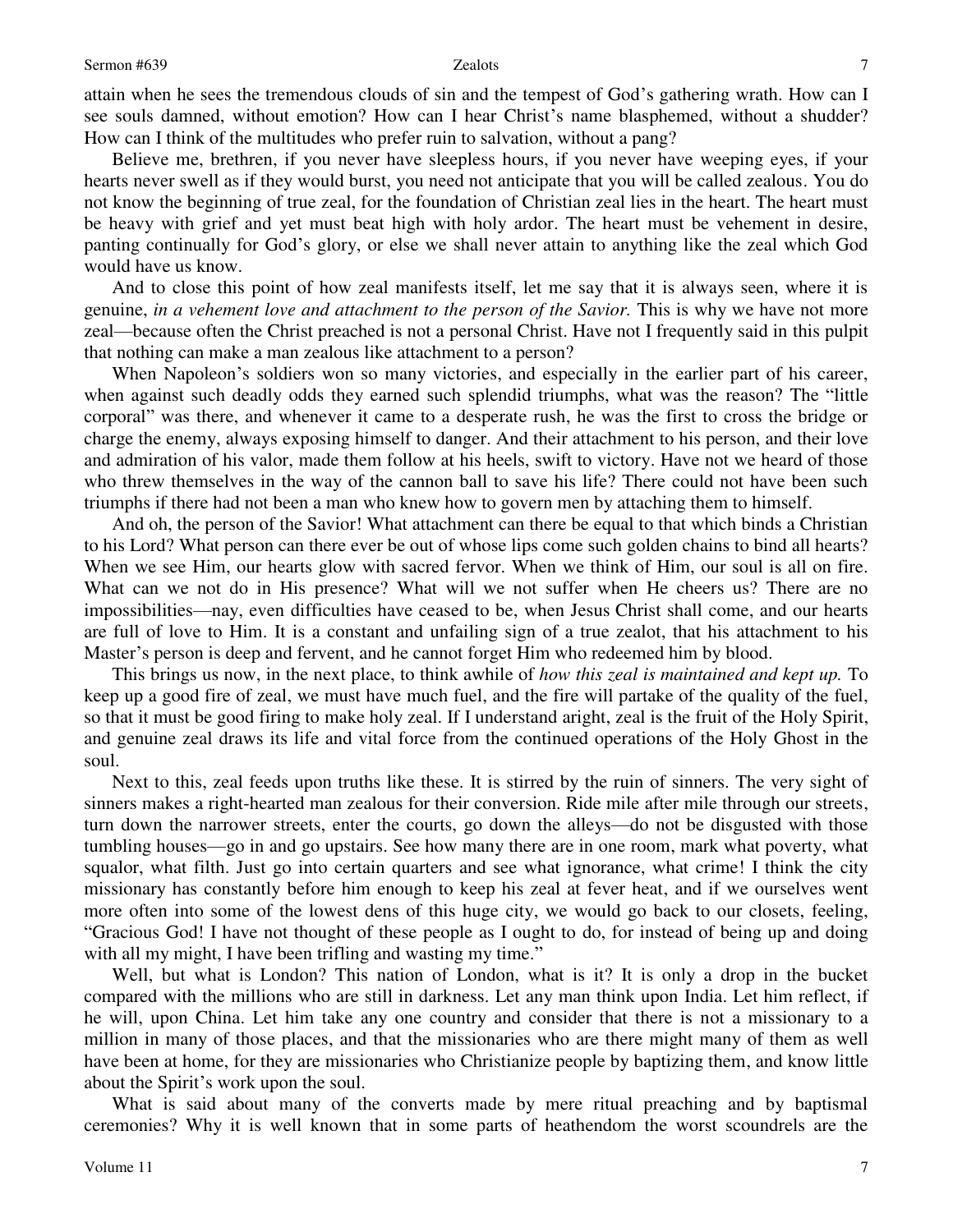nominal Christians, the reason being because they were not made Christians by being converted, but by being baptized, and so an indelible dishonor is put upon Christ by carrying on missionary operations on the principle of baptizing people who are not Christians, and labeling them the people of Christ, while in their hearts, they are more deceitful than the heathen themselves.

 Only think of the need for a sound, honest preaching of the Gospel, the preaching of the doctrines which really change the soul, and the coming down of the Holy Spirit to deal personally with individuals. All wholesale conversion of tribes and nations by calling them Christians when they are merely civilized is an evil and an abomination. The wants of the age are enough, if a man has any sense of what eternal realities are, to make us zealous—zealous to the highest pitch.

And next, Christian zeal feeds itself upon *a sense of gratitude—*

*"Loved of my God, for Him again, With love intense I burn, Chosen of Him ere time began, I choose Him in return."*

Look to the hole of the pit from where you were dug, and you will see abundant reason why you should spend and be spent for God.

 Zeal for God feeds itself upon *the thought of the eternal future.* It looks with tearful eyes down to the flames of hell and it cannot slumber—it looks up with anxious gaze to the glories of heaven, and it cannot but bestir itself. Zeal for God thinks of death, and hears the hoofs of the white horse with the skeleton rider close behind. Zeal for God feels that all it can do is little compared with what is wanting, and that time is short compared with the work to be done, and therefore it devotes all that it has to the cause of its Lord.

 Above all, zeal for God feeds itself on *love to Christ.* Lady Powerscourt says somewhere, "If we want to be thoroughly hot with zeal, we must go near to the furnace of the Savior's love." Get to know how Christ loved you, and you cannot but love Him. Do but know how He was spit upon and despised, and how He bled and died for us, and we cannot but feel that we can do and bear all things for His name's sake.

 Above all, Christian zeal must be sustained by a *vigorous inner life.* If we let our inner life dwindle, if it begins to be dwarfish, if our heart beats slowly before God, we shall not know zeal. But if all be strong and vigorous within, then we cannot but feel a loving anxiety to see the kingdom of Christ come and His will done on earth, even as it is in heaven.

 I have to close by *commending zeal.* Let my words be few, but let them be weighty here. In commending zeal, let me say, I think it should commend itself to every Christian man without a word of mine, but if you must have it, remember that *God Himself is zealous.* We read that when Christ comes as the Wonderful, the Counselor, the Mighty God, the Everlasting Father, the Prince of Peace, then the government is to be upon His shoulders, and of His kingdom there is to be no end, but Scripture adds, "The zeal of the LORD of hosts will perform this."

 God has been zealous in judgment. Ezekiel tells us that God was zealous when He came forth to smite His foes, but oh, how zealous He is in grace! It is a wonderful thing that we should use such language, but the Scripture is our warrant, when God puts His hands to the work of saving the elect, He is filled with zeal. There is no slumber, no want of diligence with God in the work of conversion and saving. For Zion's sake, He never rests, nor will He rest till Christ shall see of the travail of His soul and shall be satisfied. God is earnest. God is zealous. Children of God, be imitators of Him, as dear children

*Christ was zealous.* We read of Him that the zeal of God's house had eaten Him up, and when He took the scourge of small cords and purged the temple, John tells us that it was written of Him, "The zeal of your house has eaten me up." A prophet tells us that He was clothed with zeal as with a cloak. He had not zeal over a part of Him, but was clothed with it as with some great cloak covering Him from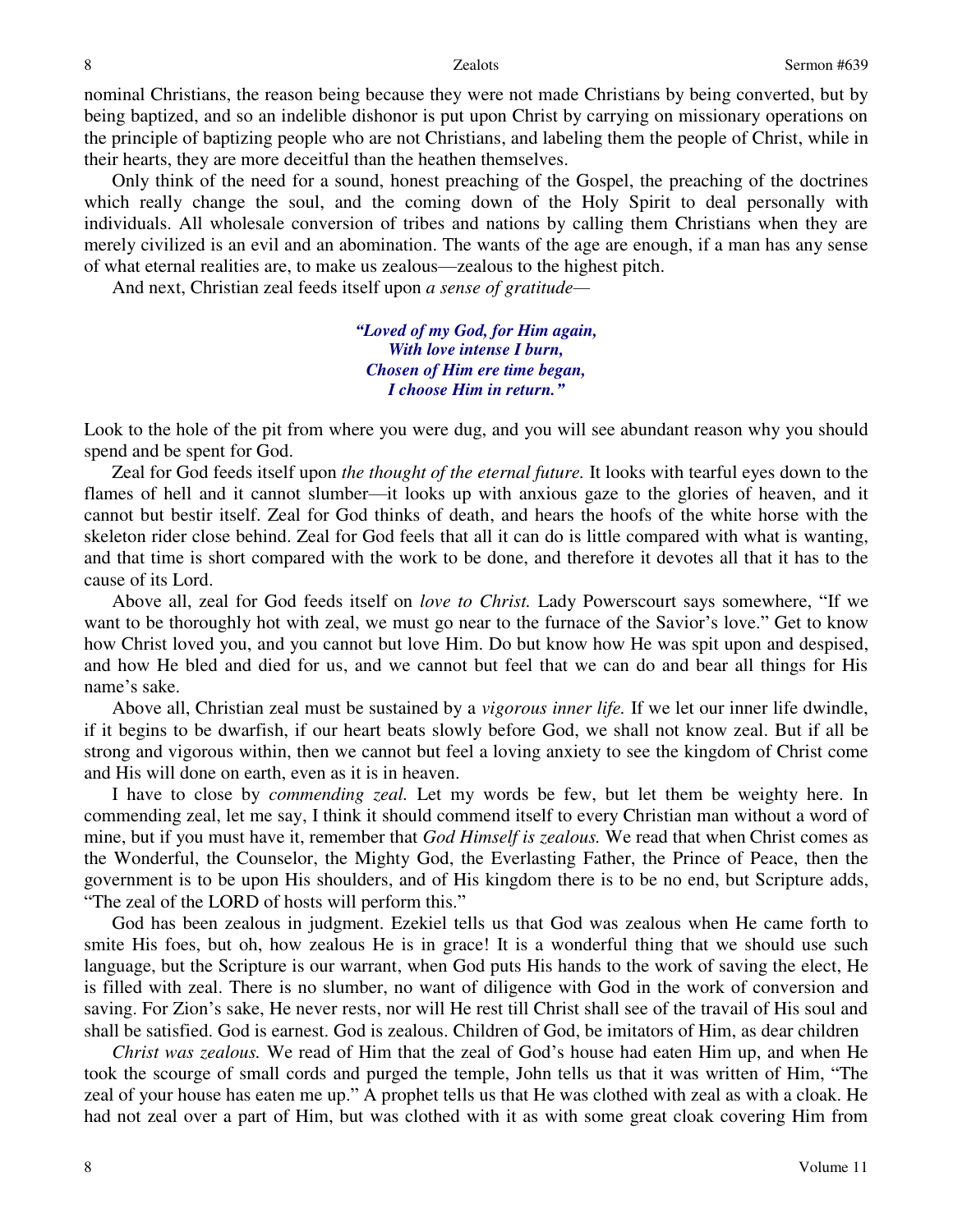head to foot. Christ was all zeal. "Wist you that I must be about my Father's business?" is one of His utterances, while yet a child. And from the very first to the last, it was His meat and His drink to do His Father's will. At what a rate He drove! How swift the chariot wheels of duty went with Him till the axles grew hot with speed. Brethren, you have Christ for an example. Does not this suffice you?

 Surely I can only descend in argument, but not ascend—see the holy angels, who are to be your blessed companions, are they not flames of fire? Are they not called seraphs because they fly like flames upon their Master's errands? Be not slow where angels are like flashes of lightning. If we would see any success come to the church, and I know that is dear to us; if we would see souls converted, and I know it is the object of our daily prayers; if we would hear the cry that, "The kingdoms of this world have become the kingdoms of our Lord and his Christ," and I know that this is our passionate desire; if you would see crowns put upon the head of the Savior and His throne lifted high, and I know this is your great ambition; if you would see JEHOVAH, your Father, glorified even to the ends of the earth, then be filled with zeal.

 Under God, the way of the world's conversion must be by the zeal of the church. Simon Zelotes must lead the van. The rest may follow in their places—knowledge, patience, courage, prudence, every grace shall do exploits, but this shall be first, this shall bear the standard high. Zeal for God, zeal for His truth. This shall be in the procession, and may you stand side by side with the most zealous in the day of conflict, that you may be there in the hour of victory.

 I cannot this morning address you as I would desire, for I cannot feel my own zeal to be what I would have it be. O for the zeal of Wesley and Whitefield, the zeal of men who were always preaching or praying, men who seemed as if they knew no weariness, or shook it off as dust from off their feet! Oh, to have the zeal of apostolic times again, when the very least among you would be ready to be martyrs for Christ, if need be. And when all of you should testify of Him, wherever you were called to go.

Oh, for more zeal in the household, that you might seek more anxiously the conversion of your children. More zeal in the workshop, that you might communicate to your fellow-workmen the spirit which actuates and moves you. Oh, for more zeal in the church, and church meetings, and prayer meetings, that everything might be done with spirit. Above all, oh, for more zeal in the pulpit. Holy fire, come down! We have the wood, we have the altar, we have the sacrifice, but we want the fire.

 Have you not remarked, men and brethren, how much a man may do who is clothed with zeal? Some of our brethren in the ministry, to whom we have listened, have stirred our passions, have made our blood boil after a sacred fashion, and yet their talents have been very few, and we felt while they were speaking that they made better use of one talent than some have made of ten. Believe me, it is not the extent of your knowledge, though that is useful, it is not the extent of your talent or tact, though these have their place, it is your zeal—your zeal that shall perform God's work.

 May I entreat you, as members of this church, not to let your zeal die out. What prayer meetings we have had! Shall we ever forget Park Street—those prayer meetings when I felt compelled to let you go without a word from my lips, because the Spirit of God was so awfully present that we felt bowed to the dust, and any language of mine would have been a mere impertinence? What zeal you have had! Some of you have sought for the conversion of souls. When I look upon some of you, I know you are spiritual mothers and fathers in Israel—not to ones or twos, but scores.

 Shall your zeal relax? We have by God's grace lived to see many of our enemies clothed with shame, we have preached the Word till that Word begins to tell, and make the solid rocks of error shake. Will you draw back? Will you lose your force? Will you slacken in prayer? Will you refuse to receive the blessing which awaits you? Will you take your heads from the crown, when it is ready to descend? I pray you do not so. Let us be banded together as one man. Let us contend earnestly for the faith once delivered to the saints. Let us pray with fervor, let us live in holiness, let us preach constantly, and preach with fire, and let us so live that we may impress our age, and leave our footprints on the sands of time.